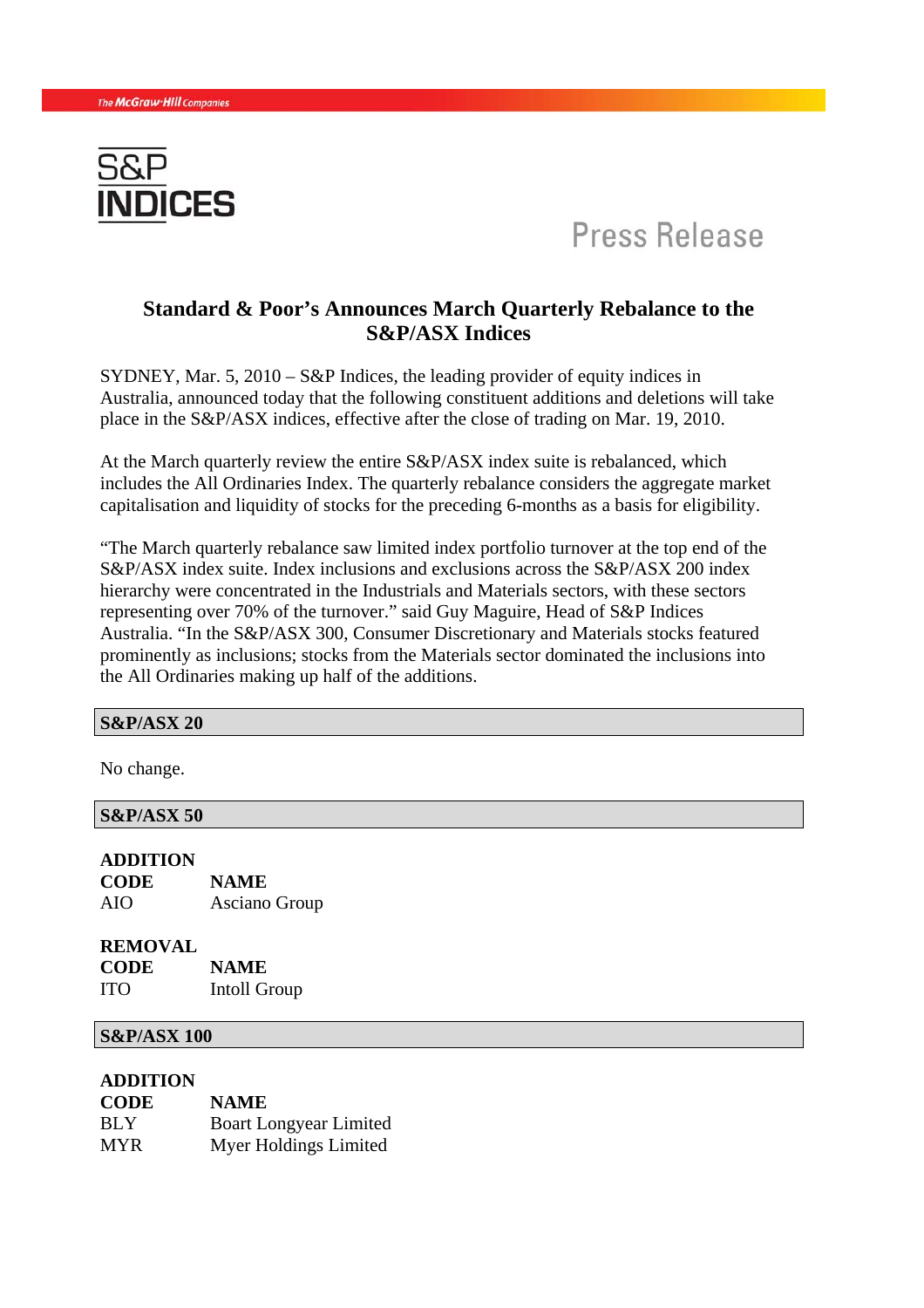## **REMOVAL**

| <b>CODE</b> | <b>NAME</b>                          |
|-------------|--------------------------------------|
| EAU         | Eldorado Gold Corporation            |
| SGT         | Singapore Telecommunications Limited |

# **S&P/ASX 200**

### **ADDITIONS**

| <b>CODE</b> | <b>NAME</b>                      |
|-------------|----------------------------------|
| <b>MIN</b>  | <b>Mineral Resources Limited</b> |
| <b>MYR</b>  | Myer Holdings Limited            |
| PRU         | Perseus Mining Limited           |

### **REMOVALS**

| <b>NAME</b>              |
|--------------------------|
| Dominion Mining Limited  |
| Minara Resources Limited |
| Viterra Inc              |
|                          |

## **S&P/ASX 300**

#### **ADDITIONS**

| <b>CODE</b> | <b>NAME</b>                                  |
|-------------|----------------------------------------------|
| ACR         | Acrux Limited                                |
| <b>CAH</b>  | Catalpa Resources Limited                    |
| <b>CDI</b>  | <b>Challenger Diversified Property Group</b> |
| <b>CSV</b>  | <b>CSG Limited</b>                           |
| <b>GXY</b>  | <b>Galaxy Resources Limited</b>              |
| <b>KMD</b>  | Kathmandu Holdings Limited                   |
| <b>MCP</b>  | <b>McPherson's Limited</b>                   |
| <b>MYR</b>  | Myer Holdings Limited                        |
| <b>NFE</b>  | Northern Iron Limited                        |
| <b>NVT</b>  | <b>Navitas Limited</b>                       |
| <b>RRL</b>  | Regis Resources Limited                      |
| SFH         | <b>Specialty Fashion Group Limited</b>       |
| <b>SFR</b>  | <b>Sandfire Resources NL</b>                 |
| <b>SLR</b>  | Silver Lake Resources Limited                |
| SRV         | Servcorp Limited                             |
| <b>SUL</b>  | Super Cheap Auto Group Limited               |
| <b>TOX</b>  | <b>Tox Free Solutions Limited</b>            |
| <b>TPM</b>  | Tpg Telecom Limited                          |
| <b>WDS</b>  | <b>WDS</b> Limited                           |
| <b>WEC</b>  | White Energy Company Limited                 |
| WTP         | Watpac Limited                               |
|             |                                              |

### **REMOVALS**

| <b>CODE</b> | <b>NAME</b>                |
|-------------|----------------------------|
| AED         | <b>AED Oil Limited</b>     |
| AXM         | Apex Minerals NL           |
| BUL         | <b>Blue Energy Limited</b> |

COK Cockatoo Coal Limited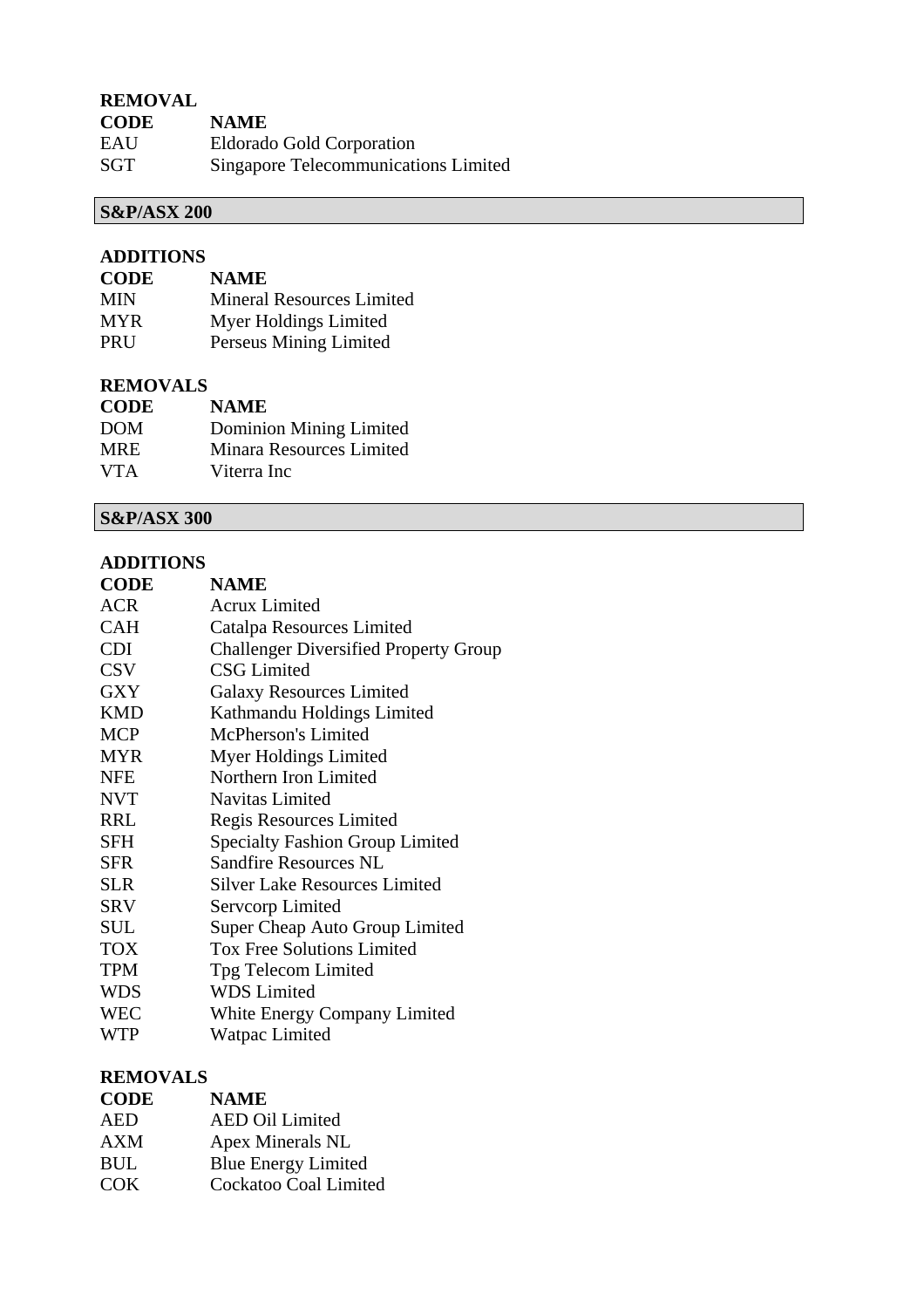| <b>CTO</b> | <b>Citigold Corporation Limited</b> |
|------------|-------------------------------------|
| <b>CXC</b> | Coeur D'Alene Mines Corporation.    |
| <b>HFA</b> | <b>HFA Holdings Limited</b>         |
| <b>IMD</b> | <b>Imdex Limited</b>                |
| <b>MAE</b> | <b>Marion Energy Limited</b>        |
| <b>MAK</b> | <b>Minemakers Limited</b>           |
| <b>MDT</b> | <b>Macquarie DDR Trust</b>          |
| <b>MLB</b> | Melbourne IT Limited                |
| <b>NBS</b> | Nexbis Limited                      |
| <b>NOD</b> | Nomad Building Solutions Limited    |
| <b>SSM</b> | <b>Service Stream Limited</b>       |
|            |                                     |

# **ALL ORDINARIES**

### **ADDITIONS**

| <b>CODE</b> | <b>NAME</b>                                      |
|-------------|--------------------------------------------------|
| ACL         | Alchemia Limited                                 |
| <b>ADU</b>  | <b>Adamus Resources Limited</b>                  |
| AMM         | <b>Amcom Telecommunications Limited</b>          |
| <b>AVX</b>  | Avexa Limited                                    |
| AZZ         | <b>Antares Energy Limited</b>                    |
| <b>BAU</b>  | <b>Bauxite Resources Limited</b>                 |
| <b>BCS</b>  | <b>Brisconnections Unit Trusts</b>               |
| <b>CAA</b>  | Capral Limited                                   |
| <b>CAH</b>  | Catalpa Resources Limited                        |
| <b>CBH</b>  | <b>CBH Resources Limited</b>                     |
| <b>CCP</b>  | Credit Corp Group Limited                        |
| <b>CPL</b>  | <b>Coalspur Mines Limited</b>                    |
| <b>CRE</b>  | <b>Crescent Gold Limited</b>                     |
| <b>CXM</b>  | <b>Centrex Metals Limited</b>                    |
| <b>DCG</b>  | Decmil Group Limited                             |
| <b>DLS</b>  | Drillsearch Energy Limited                       |
| <b>DML</b>  | Discovery Metals Limited                         |
| FGE         | Forge Group Limited                              |
| <b>FML</b>  | <b>Focus Minerals Ltd</b>                        |
| <b>FRS</b>  | <b>Ferraus Limited</b>                           |
| GDO         | Gold One International Limited                   |
| GGG         | <b>Greenland Minerals and Energy Limited</b>     |
| <b>GXY</b>  | <b>Galaxy Resources Limited</b>                  |
| <b>HGO</b>  | Hillgrove Resources Limited                      |
| <b>HIG</b>  | Highlands Pacific Limited                        |
| <b>HTA</b>  | Hutchison Telecommunications (Australia) Limited |
| <b>IOH</b>  | Iron Ore Holdings Limited                        |
| <b>IVA</b>  | Ivanhoe Australia Limited                        |
| KAM         | K2 Asset Management Holdings Ltd                 |
| <b>KMD</b>  | Kathmandu Holdings Limited                       |
| <b>KRL</b>  | Kangaroo Resources Limited                       |
| <b>KRM</b>  | Kingsrose Mining Limited                         |
| <b>MCE</b>  | Matrix Composites & Engineering Limited          |
| <b>MEL</b>  | Metgasco Limited                                 |
| <b>MFG</b>  | <b>Magellan Financial Group Limited</b>          |
| <b>MMW</b>  | Magma Metals Limited                             |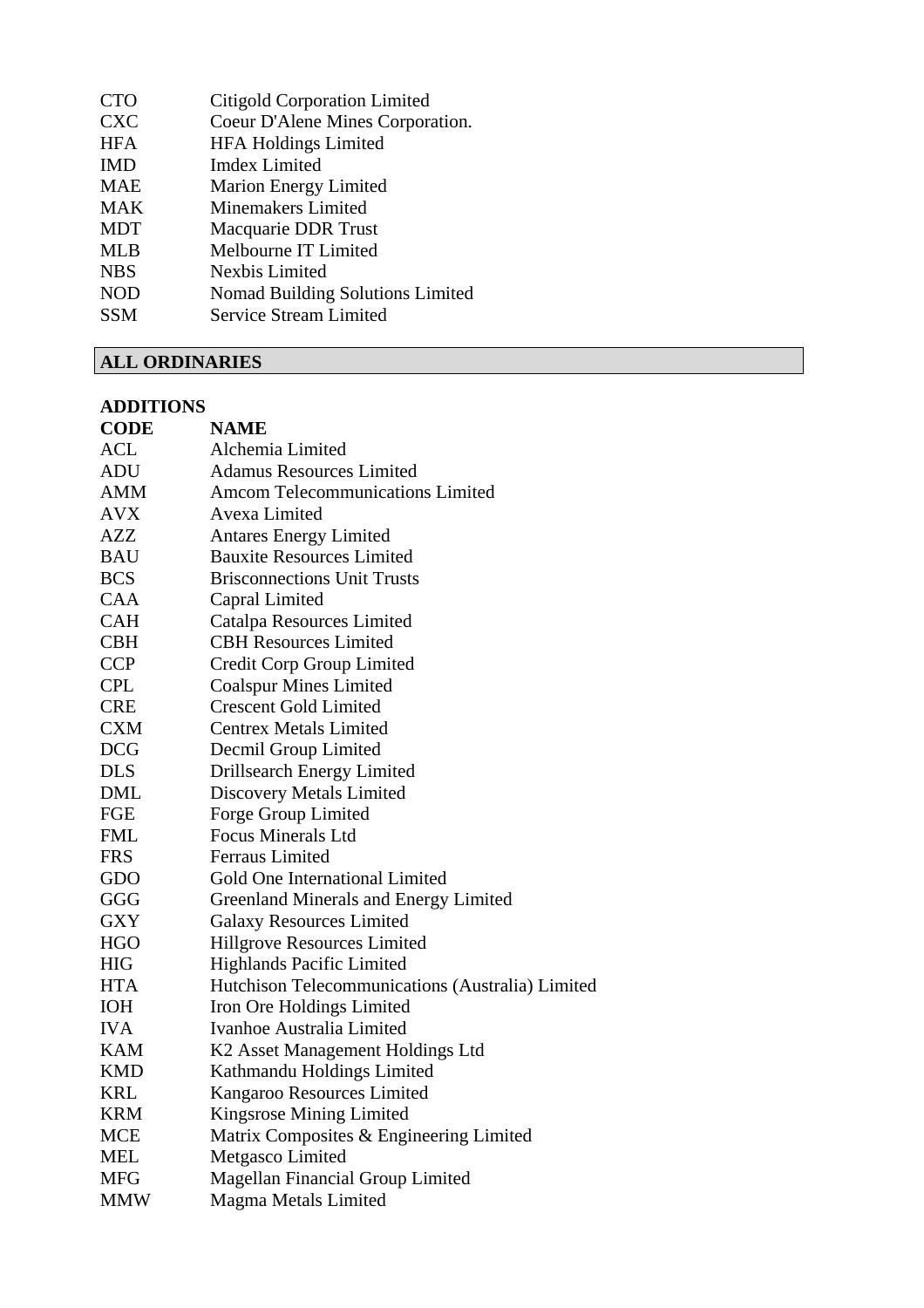| Maryborough Sugar Factory Limited (The) |
|-----------------------------------------|
| M2 Telecommunications Group Limited     |
| Myer Holdings Limited                   |
| <b>Mystate Limited</b>                  |
| <b>Nanosonics Limited</b>               |
| Northern Energy Corporation Limited     |
| New Guinea Energy Ltd                   |
| Norton Gold Fields Limited              |
| Nkwe Platinum Limited                   |
| Orocobre Limited                        |
| Probiotec Limited                       |
| <b>RCG</b> Corporation Limited          |
| Rocklands Richfield Limited             |
| Red 5 Limited                           |
| Red Fork Energy Limited                 |
| Regis Resources Limited                 |
| <b>Rex Minerals Limited</b>             |
| Saracen Mineral Holdings Limited        |
| <b>Sandfire Resources NL</b>            |
| <b>Silver Lake Resources Limited</b>    |
| Starpharma Holdings Limited             |
| Tanami Gold NL                          |
| Thorn Group Limited                     |
| Universal Biosensors Inc.               |
| <b>Unilife Corporation</b>              |
| Victoria Petroleum NL                   |
|                                         |

### **REMOVALS**

| <b>CODE</b> | <b>NAME</b>                                 |
|-------------|---------------------------------------------|
| <b>AED</b>  | <b>AED Oil Limited</b>                      |
| AEJ         | Alinta Energy Group                         |
| AEZ         | <b>APN European Retail Property Group</b>   |
| <b>AMU</b>  | <b>Amadeus Energy Limited</b>               |
| <b>ATM</b>  | Aneka Tambang Tbk                           |
| <b>AVG</b>  | <b>Australian Vintage Ltd</b>               |
| <b>CII</b>  | <b>CI Resources Limited</b>                 |
| <b>CIX</b>  | Calliden Group Limited                      |
| <b>CMV</b>  | <b>CMA Corporation Limited</b>              |
| <b>COZ</b>  | CO <sub>2</sub> Group Limited               |
| <b>CUV</b>  | <b>Clinuvel Pharmaceuticals Limited</b>     |
| <b>CVC</b>  | <b>CVC</b> Limited                          |
| <b>CWT</b>  | <b>Challenger Wine Trust</b>                |
| <b>CXC</b>  | Coeur D'Alene Mines Corporation.            |
| <b>DKN</b>  | <b>DKN</b> Financial Group Limited          |
| <b>EPX</b>  | Ethane Pipeline Income Fund                 |
| FEA         | <b>Forest Enterprises Australia Limited</b> |
| <b>FPG</b>  | <b>Forest Place Group Limited</b>           |
| <b>GPM</b>  | Geo Property Group                          |
| <b>GWR</b>  | Golden West Resources Limited               |
| <b>GZL</b>  | <b>Gazal Corporation Limited</b>            |
| HDI         | Handini Resources Limited                   |
| <b>HIN</b>  | <b>Heartware International</b>              |
|             |                                             |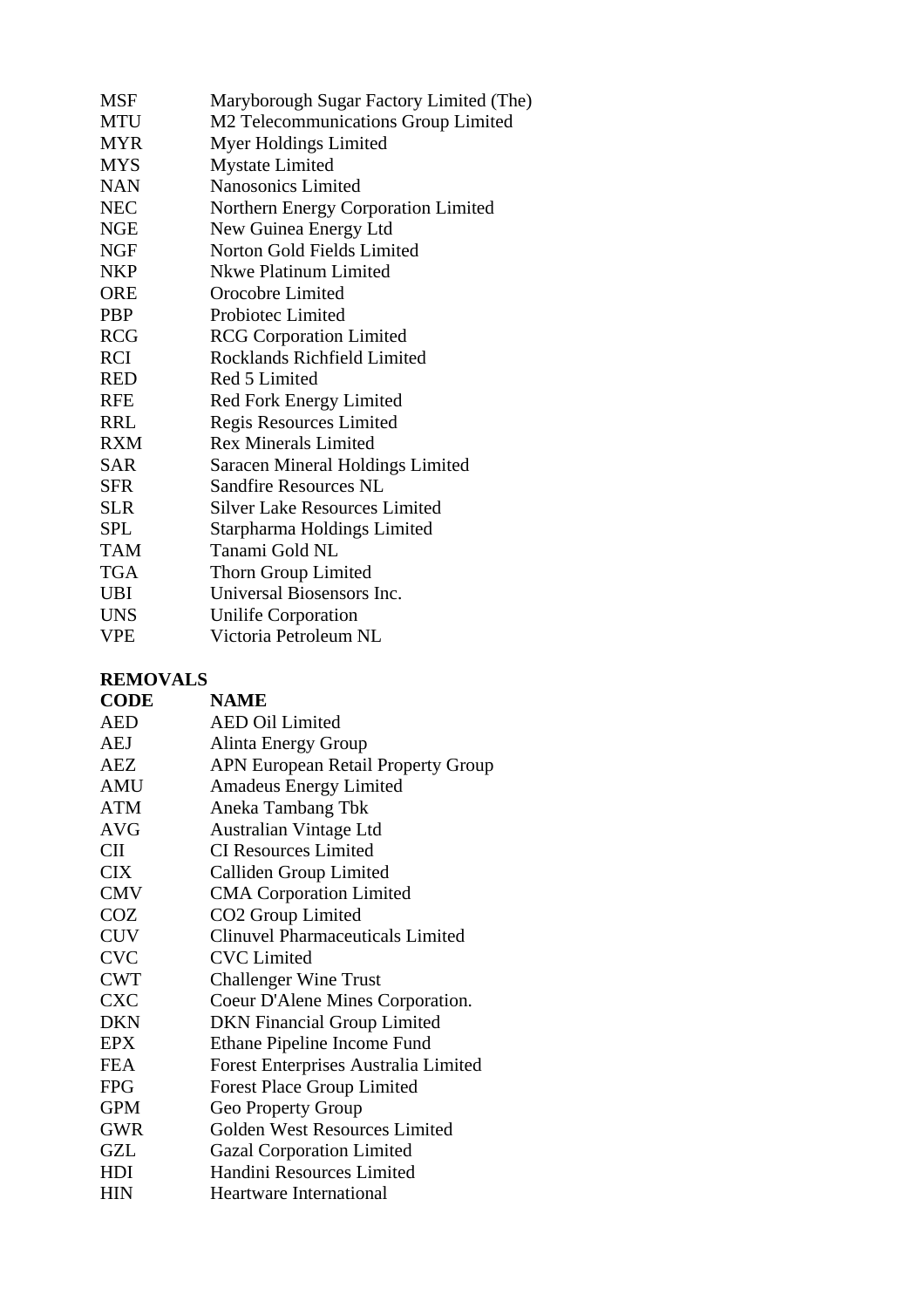| <b>ILF</b><br><b>ING Real Estate Community Living Group</b><br><b>LLA</b><br>Living and Leisure Australia Group<br><b>MAE</b><br><b>Marion Energy Limited</b><br><b>Minemakers Limited</b><br><b>MAK</b><br><b>MDT</b><br>Macquarie DDR Trust<br>Mintails Limited<br><b>MLI</b><br><b>NOD</b><br>Nomad Building Solutions Limited<br>Novogen Limited<br><b>NRT</b><br>Oaks Hotels & Resorts Limited<br>OAK<br>OEL<br><b>Otto Energy Limited</b><br>Oilex Ltd<br><b>OEX</b><br><b>PBT</b><br>Prana Biotechnology Limited<br>Pro Medicus Limited<br><b>PME</b><br><b>PPI</b><br><b>Pelorus Property Group Limited</b><br><b>PTN</b><br>Prime Retirement and Aged Care Property Trust<br><b>RCT</b><br><b>Reef Casino Trust</b><br><b>Reverse Corp Limited</b><br><b>REF</b><br><b>Schaffer Corporation Limited</b><br><b>SFC</b><br>Snowball Group Limited<br><b>SNO</b><br><b>TCQ</b><br><b>Trinity Group</b><br><b>TZL</b><br><b>TZ Limited</b> | <b>IDT</b> | <b>IDT</b> Australia Limited |
|-------------------------------------------------------------------------------------------------------------------------------------------------------------------------------------------------------------------------------------------------------------------------------------------------------------------------------------------------------------------------------------------------------------------------------------------------------------------------------------------------------------------------------------------------------------------------------------------------------------------------------------------------------------------------------------------------------------------------------------------------------------------------------------------------------------------------------------------------------------------------------------------------------------------------------------------------|------------|------------------------------|
|                                                                                                                                                                                                                                                                                                                                                                                                                                                                                                                                                                                                                                                                                                                                                                                                                                                                                                                                                 |            |                              |
|                                                                                                                                                                                                                                                                                                                                                                                                                                                                                                                                                                                                                                                                                                                                                                                                                                                                                                                                                 |            |                              |
|                                                                                                                                                                                                                                                                                                                                                                                                                                                                                                                                                                                                                                                                                                                                                                                                                                                                                                                                                 |            |                              |
|                                                                                                                                                                                                                                                                                                                                                                                                                                                                                                                                                                                                                                                                                                                                                                                                                                                                                                                                                 |            |                              |
|                                                                                                                                                                                                                                                                                                                                                                                                                                                                                                                                                                                                                                                                                                                                                                                                                                                                                                                                                 |            |                              |
|                                                                                                                                                                                                                                                                                                                                                                                                                                                                                                                                                                                                                                                                                                                                                                                                                                                                                                                                                 |            |                              |
|                                                                                                                                                                                                                                                                                                                                                                                                                                                                                                                                                                                                                                                                                                                                                                                                                                                                                                                                                 |            |                              |
|                                                                                                                                                                                                                                                                                                                                                                                                                                                                                                                                                                                                                                                                                                                                                                                                                                                                                                                                                 |            |                              |
|                                                                                                                                                                                                                                                                                                                                                                                                                                                                                                                                                                                                                                                                                                                                                                                                                                                                                                                                                 |            |                              |
|                                                                                                                                                                                                                                                                                                                                                                                                                                                                                                                                                                                                                                                                                                                                                                                                                                                                                                                                                 |            |                              |
|                                                                                                                                                                                                                                                                                                                                                                                                                                                                                                                                                                                                                                                                                                                                                                                                                                                                                                                                                 |            |                              |
|                                                                                                                                                                                                                                                                                                                                                                                                                                                                                                                                                                                                                                                                                                                                                                                                                                                                                                                                                 |            |                              |
|                                                                                                                                                                                                                                                                                                                                                                                                                                                                                                                                                                                                                                                                                                                                                                                                                                                                                                                                                 |            |                              |
|                                                                                                                                                                                                                                                                                                                                                                                                                                                                                                                                                                                                                                                                                                                                                                                                                                                                                                                                                 |            |                              |
|                                                                                                                                                                                                                                                                                                                                                                                                                                                                                                                                                                                                                                                                                                                                                                                                                                                                                                                                                 |            |                              |
|                                                                                                                                                                                                                                                                                                                                                                                                                                                                                                                                                                                                                                                                                                                                                                                                                                                                                                                                                 |            |                              |
|                                                                                                                                                                                                                                                                                                                                                                                                                                                                                                                                                                                                                                                                                                                                                                                                                                                                                                                                                 |            |                              |
|                                                                                                                                                                                                                                                                                                                                                                                                                                                                                                                                                                                                                                                                                                                                                                                                                                                                                                                                                 |            |                              |
|                                                                                                                                                                                                                                                                                                                                                                                                                                                                                                                                                                                                                                                                                                                                                                                                                                                                                                                                                 |            |                              |
|                                                                                                                                                                                                                                                                                                                                                                                                                                                                                                                                                                                                                                                                                                                                                                                                                                                                                                                                                 |            |                              |
|                                                                                                                                                                                                                                                                                                                                                                                                                                                                                                                                                                                                                                                                                                                                                                                                                                                                                                                                                 |            |                              |
|                                                                                                                                                                                                                                                                                                                                                                                                                                                                                                                                                                                                                                                                                                                                                                                                                                                                                                                                                 | <b>VIR</b> | Viridis Clean Energy Group   |
| <b>VDM</b> Group Limited<br><b>VMG</b>                                                                                                                                                                                                                                                                                                                                                                                                                                                                                                                                                                                                                                                                                                                                                                                                                                                                                                          |            |                              |
| <b>VRLPA</b>                                                                                                                                                                                                                                                                                                                                                                                                                                                                                                                                                                                                                                                                                                                                                                                                                                                                                                                                    |            | Village Roadshow Limited     |
|                                                                                                                                                                                                                                                                                                                                                                                                                                                                                                                                                                                                                                                                                                                                                                                                                                                                                                                                                 | <b>WYL</b> | <b>Wattyl Limited</b>        |
|                                                                                                                                                                                                                                                                                                                                                                                                                                                                                                                                                                                                                                                                                                                                                                                                                                                                                                                                                 |            |                              |

# **S&P/ASX All Australian 50**

### **ADDITION**

| <b>CODE</b> | <b>NAME</b>   |
|-------------|---------------|
| AIO         | Asciano Group |

### **REMOVAL**

| <b>CODE</b> | <b>NAME</b>  |
|-------------|--------------|
| <b>ITO</b>  | Intoll Group |

### **S&P/ASX All Australian 200**

### **ADDITIONS**

| <b>CODE</b> | <b>NAME</b>                      |
|-------------|----------------------------------|
| MIN         | <b>Mineral Resources Limited</b> |
| MYR         | Myer Holdings Limited            |

# **REMOVALS**

| <b>CODE</b> | <b>NAME</b>                             |
|-------------|-----------------------------------------|
| <b>AJA</b>  | <b>Astro Japan Property Group</b>       |
| <b>SGN</b>  | <b>STW Communications Group Limited</b> |

Company additions to and deletions from a Standard & Poor's index do not in any way reflect an opinion on the investment merits of the company.